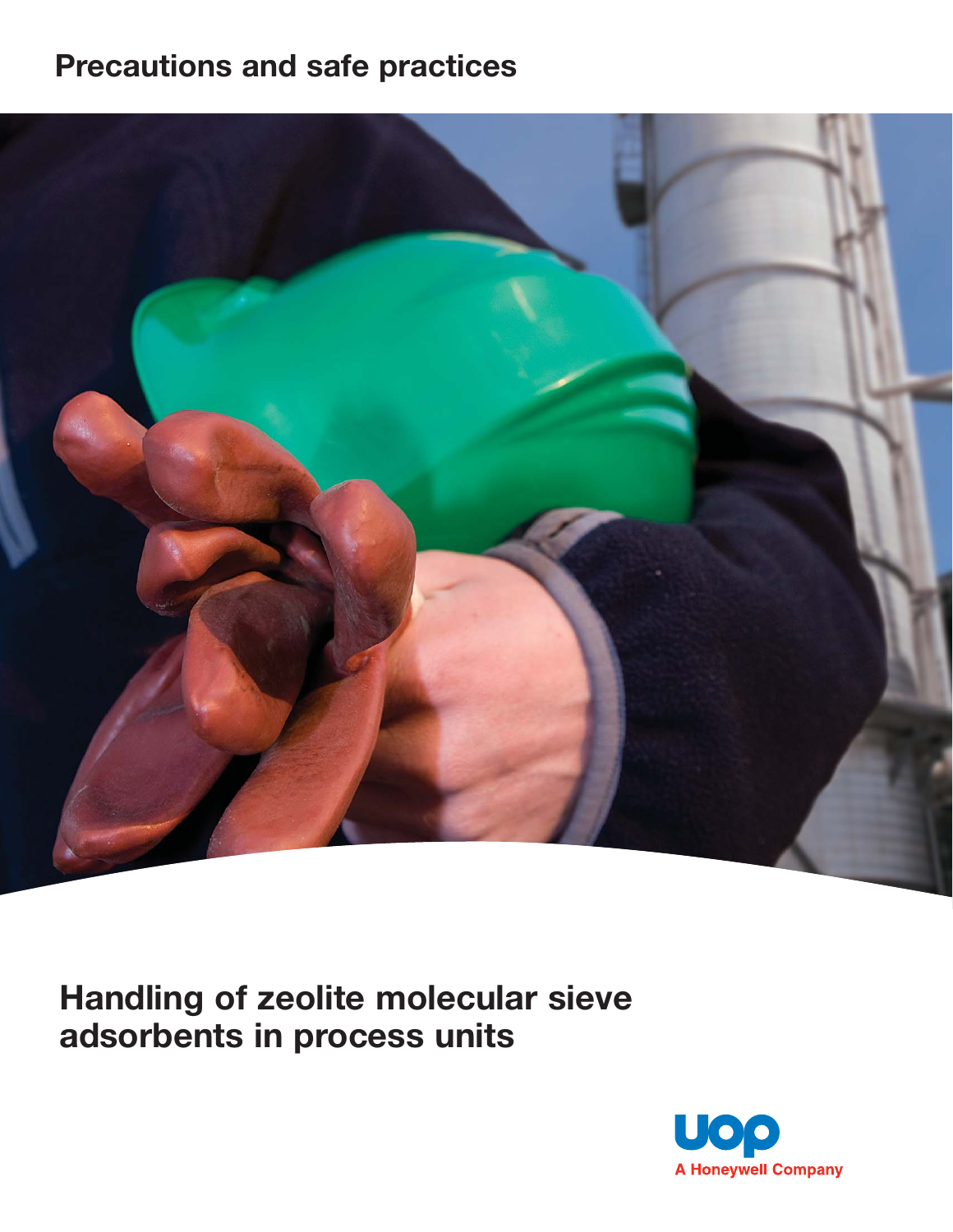

# **Table of contents**

#### **SECTION I**

| The nature of adsorbents and their operation |   |
|----------------------------------------------|---|
| Understanding adsorbents                     |   |
| Theory of operation                          |   |
| 24 hour emergency assistance                 | 2 |
|                                              |   |

#### **SECTION II**

| Loading fresh adsorbent | 3 |
|-------------------------|---|
| Preparation             | 3 |
| Confined spaces         | 3 |
| Loading                 | Δ |

# **SECTION III**

| Start-up and operation of adsorption systems | 5 |
|----------------------------------------------|---|
| Major operating hazards and precautions      | 5 |
| Initial exposure to a process stream         | 5 |
| Heat releasing reaction                      | 6 |
| Regeneration                                 | 6 |

### **SECTION IV**

| Deactivation of spent adsorbent for unloading         | 7 |
|-------------------------------------------------------|---|
| Preparation of spent adsorbent for unloading          | 7 |
| Gas regeneration followed by nitrogen purge           | 7 |
| Water Flood                                           | 8 |
| Procedure for regeneration followed by water flooding | 9 |
| <b>Steam Purging</b>                                  | 9 |
| Procedure for steam purging                           | 9 |

## **SECTION V**

| Unloading and handling of spent adsorbent                                                                          | 11 |
|--------------------------------------------------------------------------------------------------------------------|----|
| Preparation                                                                                                        | 11 |
| Unloading                                                                                                          | 11 |
| Special unloading procedure using regeneration, nitrogen purge and<br>shipping containers suitable for water flood | 12 |
| Disposal                                                                                                           | 13 |
| Key points                                                                                                         | 13 |
|                                                                                                                    |    |

The advice provided in this brochure may not be applicable to all operations. Actual operating experience with a unit should be considered before implementing any advice provided in this brochure. Each owner is at all times responsible for the operation and maintenance of their units.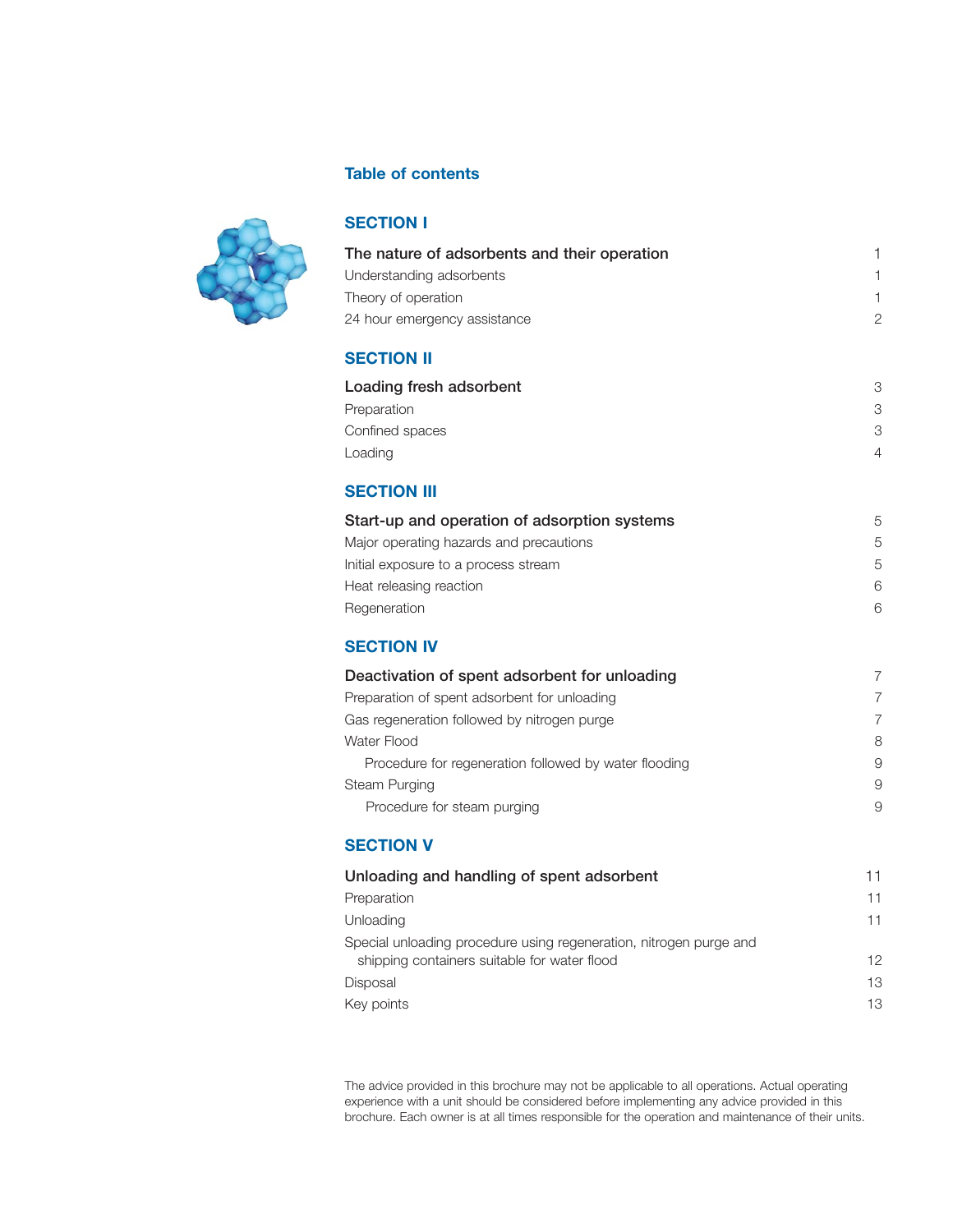# **SECTION I The nature of adsorbents and their operation**

# **Understanding adsorbents**

In order to handle, start up, and operate adsorbents in a safe and appropriate way, it is important to have a basic understanding of their nature and their properties.



The adsorbents discussed in this document are typically zeolite molecular sieves combined with other materials, both inert and active. Zeolite molecular sieves are aluminosilicates with a well-defined crystalline structure. This crystalline structure has channels and cavities which offer an enormous internal surface area (hundreds of square meters/gram). Entry into its rigid cavities, where molecules are adsorbed, is through the precisely dimensioned openings, or pores. Many types of adsorbent crystals can be manufactured with a number of different pore sizes. Due to the nature of this internal surface area, the molecular sieve adsorbent will attract and collect molecules from the gas or liquid to which it is exposed. This is referred to as **adsorption**. Not all molecules are attracted by the surface to the same degree. For those that are the right size to enter, the attractive forces diminish with diminishing polarity of the adsorbed molecule. This results in a **selectivity** of some molecules over others. Water and ammonia are the most polar molecules and will be preferentially adsorbed over molecules such as  $CO<sub>2</sub>$ , H<sub>2</sub>S, paraffins, olefins, etc.

A more polar molecule can actually **desorb** or **displace** a less polar molecule which had been previously adsorbed. When a more polar molecule is adsorbed, heat is released causing the temperature to rise and to further desorb adsorbed species. This crucial characteristic significantly impacts the safe handling of adsorbents.

When unloading or handling unloaded adsorbents, there is potential for adsorbed materials to be displaced or desorbed. This can happen when adsorbents are exposed to moisture either intentionally (being purposely wetted to abate dust or to deactivate the adsorbent) or unintentionally (from ambient air, rain, or snow). Any molecules which have been adsorbed during the cooling and/or conditioning step can be released to the atmosphere as they are displaced by water. Even very small amounts of certain materials can accumulate to dangerous concentrations in enclosed environments. A particular example of this hazard is in "sour" applications where trace levels of  $H<sub>2</sub>S$  in the feed stream can accumulate to dangerous levels in the molecular sieve. *H<sub>2</sub>S can be deadly even when present in very low concentrations*.

#### **Theory of operation**

Adsorbents are used to dry, purify and separate a wide variety of gases and liquids. They do so by:

- Strongly attracting certain types of molecules, and
- Screening out molecules larger than their pores.

Polar molecules such as water and methanol are *strongly* attracted by adsorbents. In contrast, nonpolar molecules, such as methane and ethane, are much more *weakly* attracted. When a mixture of water (polar) and methane (nonpolar) is passed over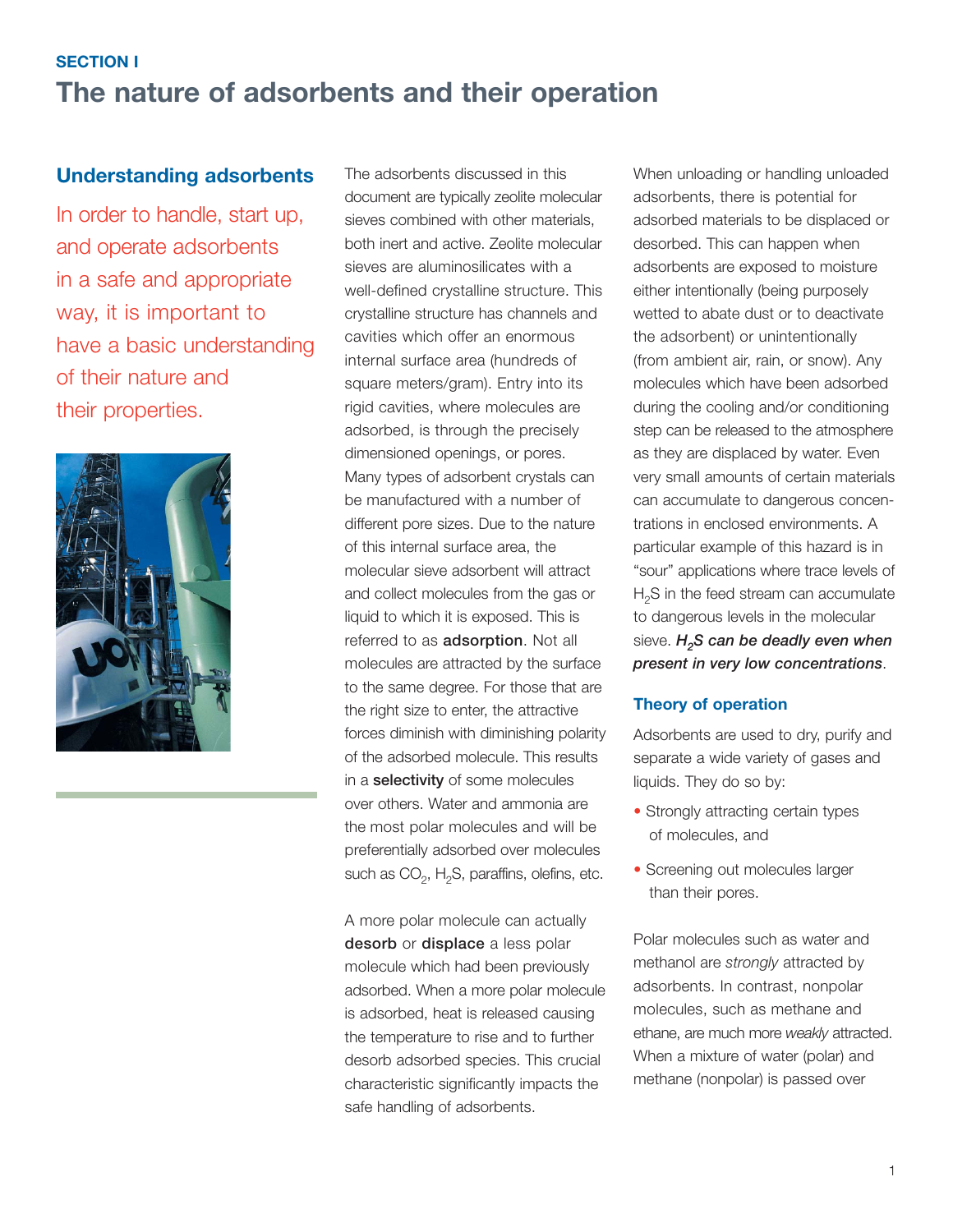adsorbents, the water is adsorbed, even though both are small enough to pass easily through the pores.

Water can also be removed from a strongly attracted fluid such as methanol by using adsorbents with pore openings smaller than the methanol molecule, but larger than the water molecule.

When molecules are adsorbed, heat is released. In most systems, the temperature of the process stream rises only a few degrees. However, when a high concentration (greater than 0.5 volume %) of a strongly attracted molecule is adsorbed, the temperature can rise more than 100°F.

At low temperatures (less than 150°F), adsorbents have a relatively high capacity for adsorbed species. At high temperatures (300-650°F), the capacity is much lower. When adsorbents become saturated, the adsorbed molecules can be driven off by heating the adsorbents to 300-650°F with a gas stream. This operation is called **regeneration**. After regeneration, the

adsorbent is cooled down to the normal process temperature with a low temperature stream before returning to service. In some applications, adsorbents are regenerated by reducing pressure, rather than heating. Continuous operation is maintained by cycling two or more vessels between adsorption and regeneration.

Follow the precautions in **Section II** whenever loading fresh adsorbent into a vessel. During the start-up and operation of an adsorption system, follow the precautions covered in **Section III.** In process units, adsorbents are exposed to liquids or gases from which they pick up various materials, some of which can be hazardous (i.e.  $H_2S$ , NH<sub>3</sub>, CO<sub>2</sub>, various hydrocarbon and sulfur-containing compounds). Before opening a used adsorbent vessel to the atmosphere, install appropriate blind flanges, and remove any potentially hazardous materials, as detailed in **Section IV**.

For general technical questions, contact your UOP representative.

#### **For 24-hour Product Safety Emergency Assistance:**

| <b>In USA:</b>      | <b>UOP</b>      | 847.391.2123   |
|---------------------|-----------------|----------------|
|                     | <b>CHEMTREC</b> | 800.424.9300   |
| In Canada:          | <b>CANUTEC</b>  | 613.996.6666   |
| In Europe:          | <b>BIG</b>      | 32 14 58 45 45 |
| In other countries: | <b>CHEMTREC</b> | 1.703.527.3887 |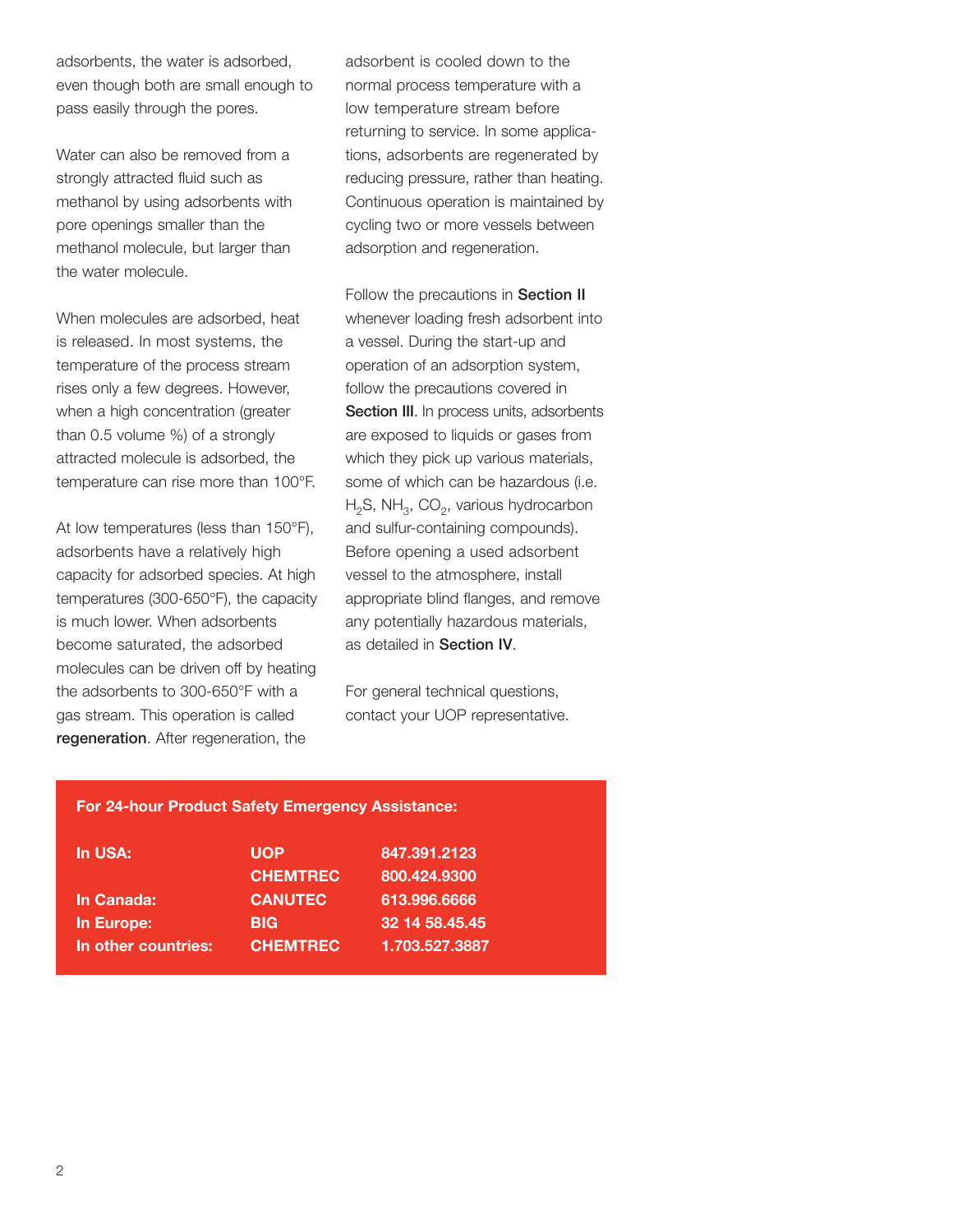# **SECTION II Loading fresh adsorbent**

Read and understand this section thoroughly before loading fresh adsorbent. Observe all shipping container precaution labels. Make sure that the product Material Safety Data Sheet is available at the work site and reviewed prior to handling the product.

#### **Preparation**

Adsorbents are typically supplied as pellets, beads or granules. In their fresh, unused state, adsorbents present minimal risk when appropriate protective equipment is used. Appropriate protective equipment includes gloves, long sleeve shirts and pants or coveralls to protect against skin exposure; safety glasses, goggles or face shield to protect the eyes; and dust masks or respirators if it is expected that dust will be generated. When exposed to water, the heat of adsorption can cause adsorbents to get quite hot. *Care should be taken to avoid contact with moist skin, mucous membranes and eyes*.

*Note: Some special adsorbents may contain toxic or flammable materials. These adsorbents will have special precautions on the labels of the shipping containers and in the Material Safety Data Sheets. In such cases, always follow the special precautions provided by UOP.* 

If flammable vapors such as hydrocarbons are present in the loading area, grounding is especially important to avoid discharge of static electricity that could cause an explosion or fire. Even conductive footwear and conductive walking surfaces may not prevent electrostatic buildup on the human body. For example, removal of outer garments in low humidity conditions can generate sparks.

#### **Confined spaces**

If entry to the vessel is required, confined space safe work practices must be followed. Many countries have specific regulations on confined space work. Personnel should review these regulations and ensure that they are followed. Among the precautions and practices that are called for are:

- Removing hazardous materials from the vessel prior to entry
- Isolating the confined space from sources of hazardous materials or energy by installing blind flanges to inlet and outlet nozzles and decoupling pumps and instrumentation
- Providing adequate ventilation to prevent accumulation of flammable materials, combustible dusts, toxic contaminants or an environment that is oxygen deficient or excessive
- Testing for oxygen, flammable gas, and suspected toxic materials prior to entering the vessel
- Using safety attendants outside the vessel to monitor
- Communicating with personnel in the confined space
- Having notification and response procedures in place for emergency situations such as injury or loss of consciousness to personnel within the confined space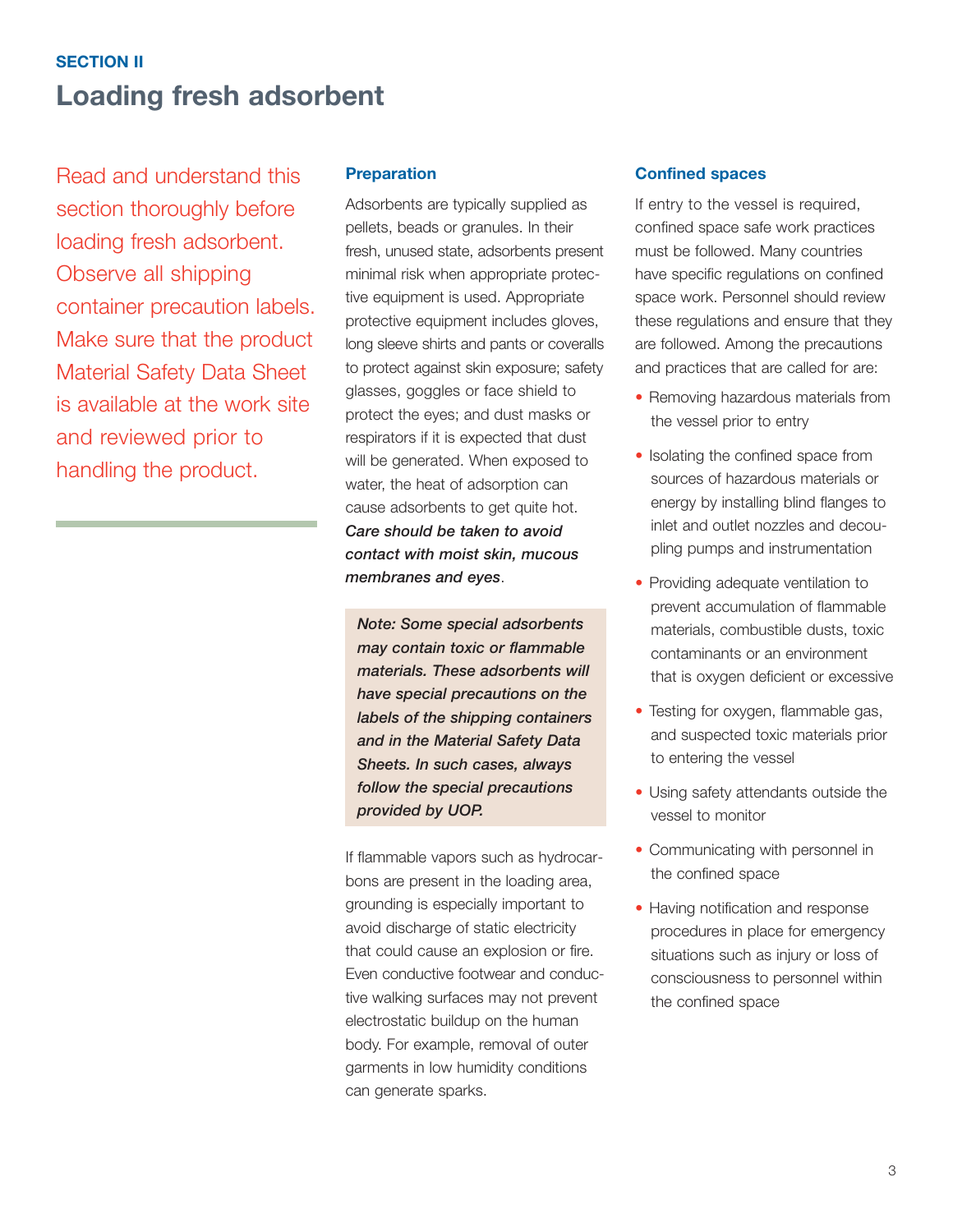- Equipping personnel entering the vessel with the appropriate safety equipment, this may require use of safety harnesses and/or selfcontained breathing apparatus (SCBA)
- Training personnel authorized to work as safety attendants, rescue personnel or persons entering the confined space
- Conducting pre-job discussions with personnel involved with the work about the potential hazards in the confined space

# **Loading**

Adsorbents are normally shipped in 55-gallon sealed drums or 35-50 cubic-foot bags. A vacuum may exist inside the removable-top drums. First, loosen the vent screw on the lid and break the vacuum. Then remove the top.

Take care when moving adsorbent containers. Proper lifting techniques and equipment should be used. Full drums can weigh more than 300 pounds; full bags more than 2,100 pounds. During loading, the containers must normally be lifted to the top of the vessel. Sometimes, several drums are dumped into a large hopper and this is lifted. This activity requires that standard elevated work practices be used, such as isolating the area under the lifting path and using ropes or posting signs and keeping personnel clear of the area.

Occasionally, pneumatic trucks are used to transfer adsorbent into the vessel through a hose. Keep the hose outlet pointed away from personnel. Static electricity can build up during transfer operations. Therefore make sure that the transfer and receiving system are electrically grounded to help dissipate any static charge.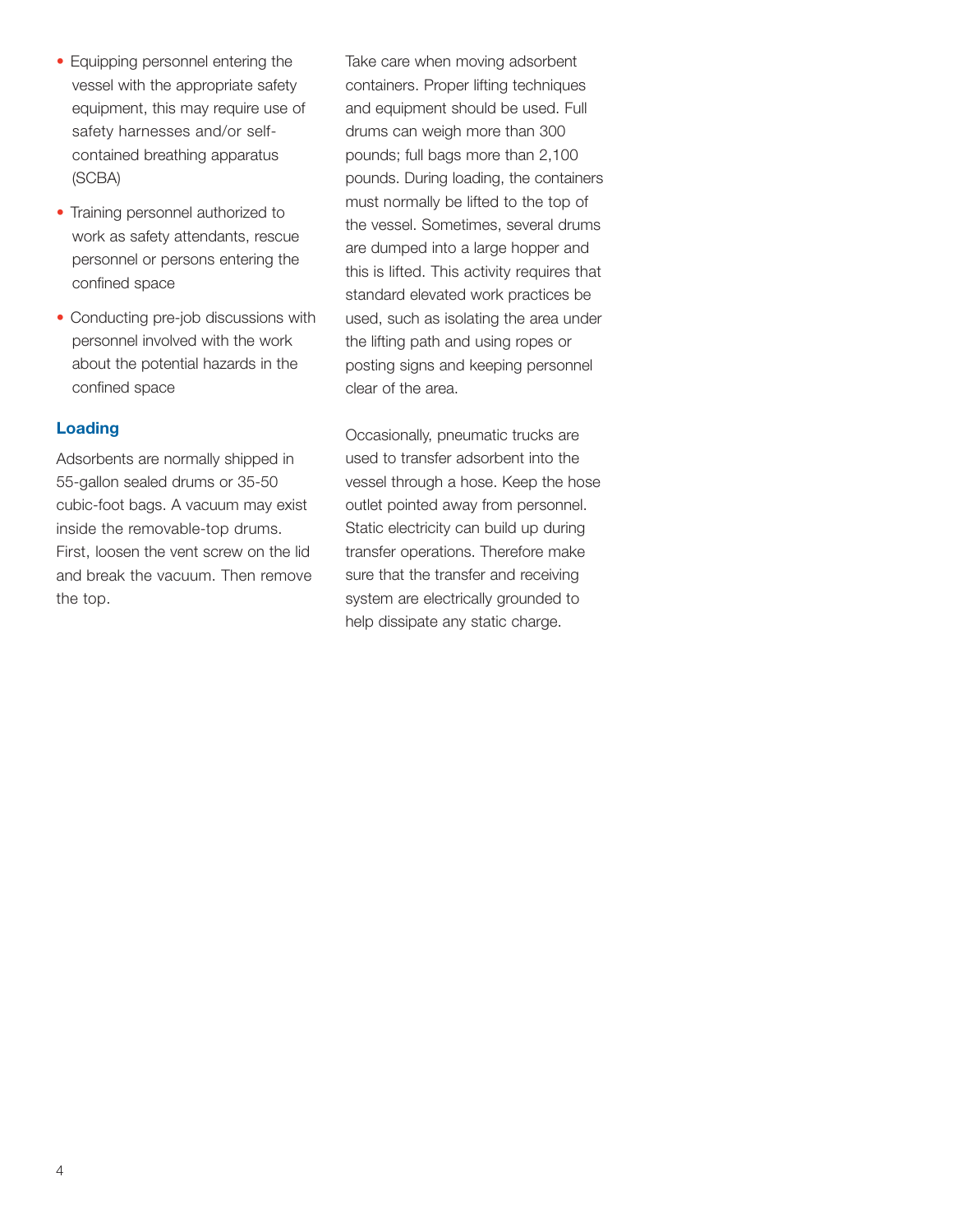# **SECTION III Start-up and operation of adsorption systems**

Read and understand your equipment manufacturer's operating instructions, your employer's safety practices and this section before starting up and operating an adsorption system.



## **Major operating hazards and precautions**

During start-up and operation of any adsorption system, it is critical to stay within the pressure and temperature limits supplied by the equipment manufacturers. Excessive temperatures can cause equipment failure and result in a life-threatening fire or explosion.

Three things can cause excessive temperatures in an adsorbent system.

- **1.** Introducing a flammable or reactive fluid into a vessel containing air.
- **2.** Introducing a high concentration of a reactive, strongly adsorbed material into fresh or regenerated adsorbent.

**3.** Using a highly reactive fluid to heat or cool the bed. (Examples of reactive fluids would include ethylene, propylene and other olefins.)

#### **Initial exposure to a process stream**

Guidelines to avoid temperature excursions:

**1**. After loading the air must be removed using a nitrogen purge before introducing the process stream into an adsorbent vessel. The amount of available nitrogen is typically inadequate to provide the gas velocities needed for effective flow distribution within the adsorbent bed. The repetitive pressurization and depressurization of the bed with nitrogen is an alternative way to purge the bed void volume. The nitrogen purge gas should flow down (top to bottom) through the vessel to preclude lifting the bed and support material due to high velocities. If downward flow is not possible, see **Figure III-1** for guidance in setting the flow rate or contact your UOP



**Figure III-1**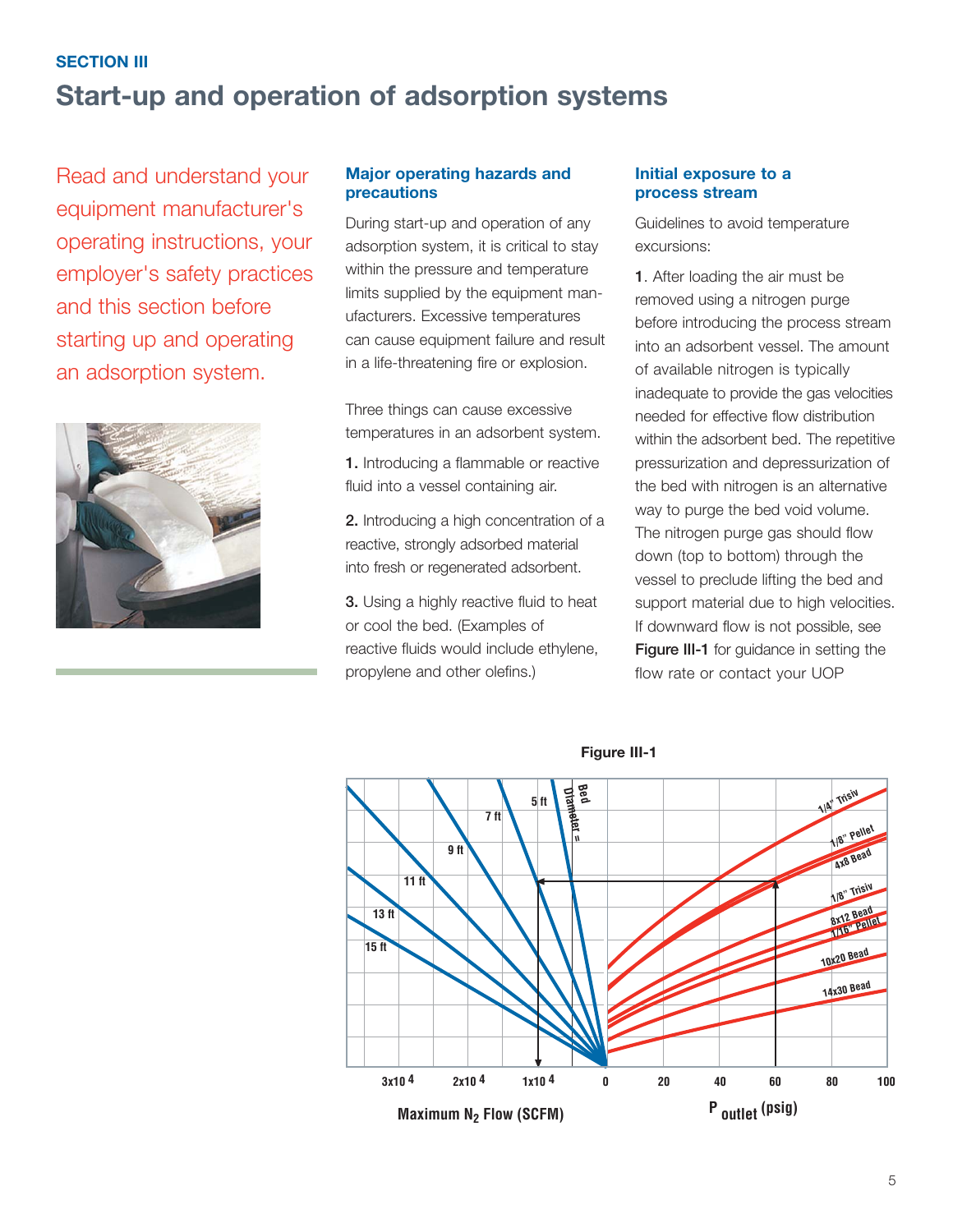representative for specific recommendations for your unit. Continue purging until the oxygen content of the outlet mixture is less than 0.5 volume %.

**2.** Do not introduce reactive, strongly adsorbed fluids (such as ethylene, propylene and other olefins) into a fresh or regenerated bed without proper preparation. The heat of adsorption can increase the temperature sufficiently to start a self-sustaining, heat-releasing reaction. If unchecked, the temperatures can increase enough to rupture the vessel and create a life-threatening situation. For these systems, always use the special procedures provided by the adsorbent supplier in the process design. These procedures involve exposing a fresh or regenerated bed to an inert stream such as nitrogen to which a low concentration of the reactive fluid is added. The concentration of the reactive fluid is slowly increased until the outlet temperature drops back down and approaches the inlet temperature. If the process stream is **ethylene**, refer to the UOP Bulletin, entitled, *Safe Practices for use of Molecular Sieves in Ethylene Purification*.

**3.** Do not use extremely reactive fluids to heat or cool a bed. The elevated temperatures during regeneration could start a hazardous heat-releasing reaction.

**4.** Never change the regeneration gas or feed stream specified in the process design to another fluid without first consulting with your UOP representative. Such a change could create the hazardous conditions discussed in items 2 and 3 above.

Complete the introduction of the reactive fluid and bring the vessel up to normal operating pressure. Establish normal flow and closely monitor any intermediate and outlet temperature indicators until each bed has completed one adsorption step. If a readily adsorbed component in the process stream is present at more than 0.5 volume %, both temperatures will rise. However, if either temperature rises more than 150°F above the inlet temperature, *stop the process* **immediately**. This condition indicates that a heat-releasing reaction may have started.

### **Heat releasing reaction**

In the event of a heat releasing reaction, stop it by taking the following steps:

**1.** Close the valves on the lines leading into and out of the vessels to stop the flow of fluid into the adsorbent.

**2.** Open the valve on the flare line to vent the bulk of the reactants from the vessel to the flare for combustion.

**3.** Purge with nitrogen to the flare to remove the remaining reactants and cool the bed.

**4.** Contact UOP for assistance.

When one adsorption step is completed on each bed without excess temperature rise, the system is ready for normal processing.

#### **Regeneration**

Once the adsorbent bed is saturated, it is no longer effective and must be regenerated. This is normally done by passing a gas stream over the

adsorbent at 300-650°F. The actual temperature is set by the design of the unit.

Because of heat losses, the bed outlet temperature should always be lower than the temperature of the inlet during heating. If the outlet temperature starts to increase above the inlet temperature, *stop the heating step immediately*. This condition indicates that a heat-releasing reaction may be occurring. Close the inlet and outlet valves to the vessel being heated, depressurize it to the flare, and purge it with nitrogen. Contact UOP for assistance.

During regeneration, the adsorbent bed may be as hot as 650°F. Always check the cooling outlet temperature after regeneration to ensure the bed is cool before exposing it to the feed stream. Failure to cool the bed before returning it to service could result in **downstream equipment damage** or possibly initiate a **heat-releasing reaction** in the case of reactive feed streams. Both consequences can create a safety hazard. The adsorbent has high heat capacity and low thermal conductivity. It can stay hot for weeks if a shutdown occurs before the bed has been completely cooled. For systems with automatic switching, always check following a shutdown to ensure that a hot bed is not switched from cooling prematurely.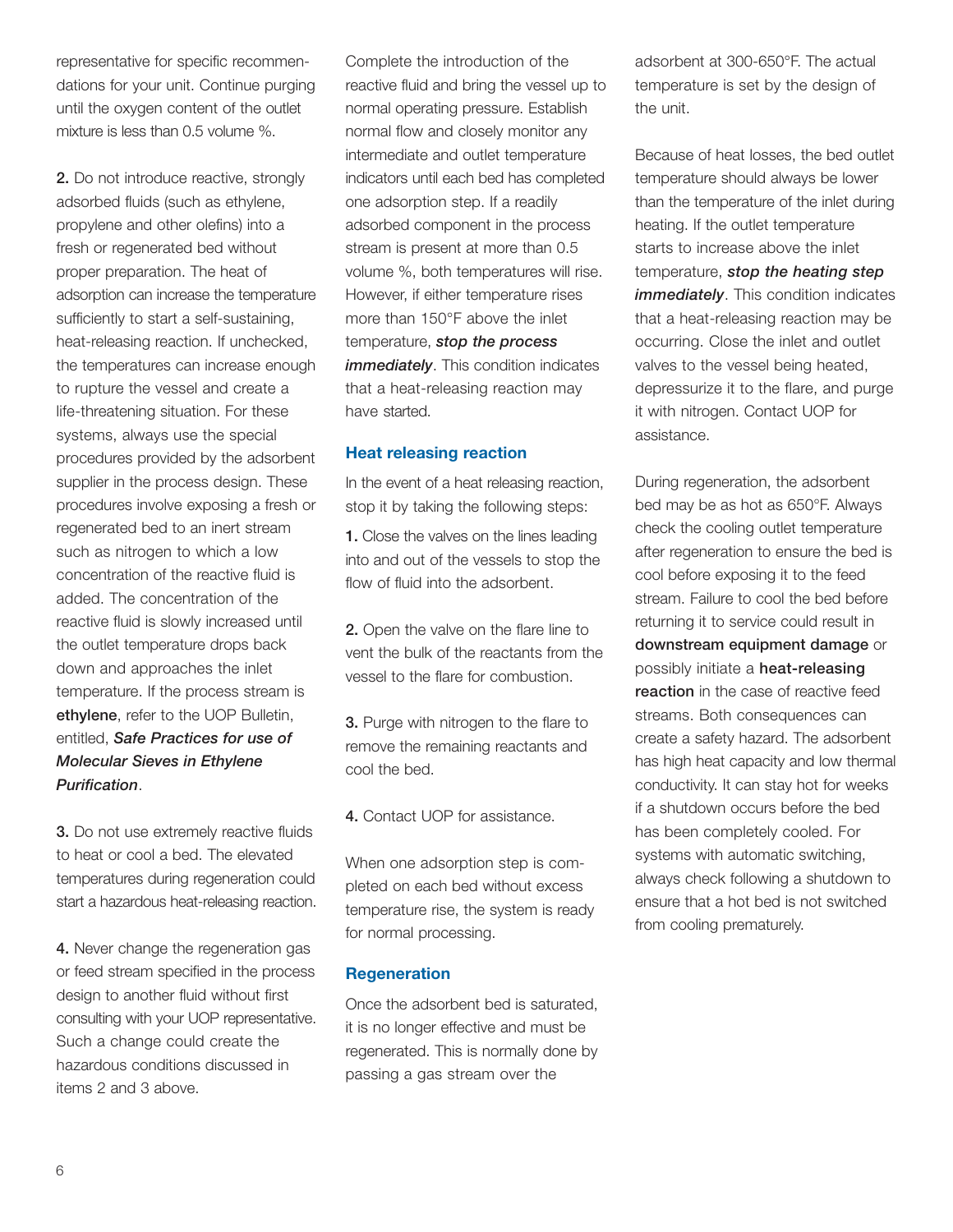# **SECTION IV Deactivation of spent adsorbent for unloading**

Read and understand this section thoroughly before opening a used adsorbent system to the atmosphere.



#### **Preparation of spent adsorbent for unloading**

Adsorbents exposed to a gas or liquid stream will adsorb various compounds from the process stream. Trace compounds can be concentrated on the adsorbent during its use. They may be toxic, flammable or explosive. Exposure of spent unregenerated or inadequately regenerated adsorbent to ambient air may generate heat and desorb toxic material creating a hazardous environment. Failure to remove flammable regeneration gases such as natural gas from the adsorbent following regeneration with an inert gas such as nitrogen can also result in a fire hazard.

Adsorbed species remaining after inadequate regeneration and inert gas purging can be displaced by atmospheric moisture or liquid water resulting in release. If reactive species such as olefins or partially polymerized material are present on the adsorbent when exposed to air, combustion resulting in fire or release of toxic materials could occur. Therefore it is critical to remove or deactivate any potentially hazardous adsorbed materials or take special precautions prior to and during removal of spent adsorbent from the vessel.

When the adsorbent is properly regenerated by a clean, nonreactive, weakly adsorbed gas such as natural gas, toxic or reactive materials will normally be removed. However, occasionally inadequate removal of

hazardous materials can occur due to restricted heating gas and inert purge flow in portions of the bed due to such things as agglomerated or damaged adsorbent or a bed support failure. Therefore, when dealing with toxic materials such as hydrogen sulfide in an adsorbent bed special precautions need to be taken. Since less toxic compounds such as carbonyl sulfide (COS) and other sulfur compounds can react under certain conditions to form the more toxic hydrogen sulfide  $(H<sub>2</sub>S)$ , care needs to be exercised with all sulfur compounds in adsorbent beds.

Three methods can be used for preparation of a spent bed for unloading depending on the potential hazards present and availability of materials for the preparation process. *If you encounter any difficulties or have questions about using the following procedures, contact your UOP representative.*

#### **Procedure A – Gas regeneration followed by nitrogen purge**

For adsorption systems processing and regenerating with clean (free of toxic or reactive materials) and weakly adsorbed gases such as natural gas, regeneration followed by nitrogen purging is normally used. The advantages of using this technique are:

**1.** Avoids an extended effort to dry out the vessel internals and associated piping following use of liquid water using Procedure B.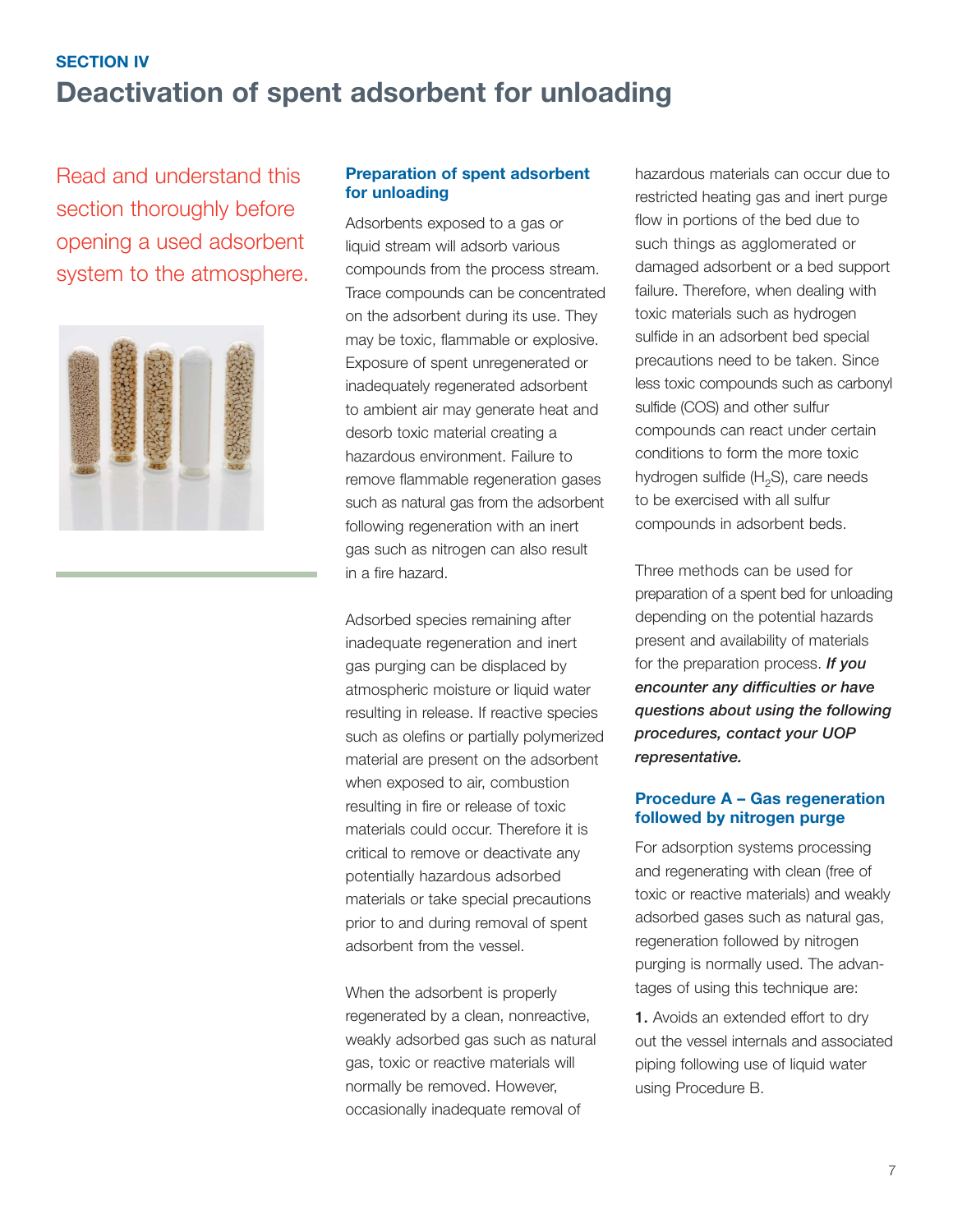**3.** May allow possible recovery and reuse of a portion of some used adsorbents.

The disadvantages include:

**1.** May require a significant quantity of nitrogen to achieve satisfactory LEL especially where heating gas flow is restricted due to such things as damaged adsorbent, bed support failures or the presence of liquid hydrocarbons in the gas stream.

**2.** After regeneration, inert gas purging and removal from the vessel, any remaining flammable material on the adsorbent can be displaced by moisture picked up from the air or due to exposure to liquid water. Sources of ignition (flame or spark) must to be kept away from the removed adsorbent to prevent ignition of any flammable material displaced by moisture from the adsorbent.

Procedure for regeneration with a clean, weakly adsorbed gas followed by Nitrogen purge. *This procedure is not to be used for Adsorption systems processing or regenerating with streams containing toxic or reactive materials. For these situations, use Procedure B or C or the special unloading procedure discussed in Section V.*

**1.** Regenerate the bed (heat & cool) with an appropriate gas. If the gas normally used to regenerate the bed is unavailable or contains toxic compounds use nitrogen or an alternate gas. Your UOP Adsorbent representative will help select an alternate gas and determine the proper operating conditions. Test the bed outlet heating gas for the presence of any unexpected toxic material such as Hydrogen Sulfide.

**2.** Completely cool with the clean gas used for heating, then isolate the vessel and depressure to atmospheric pressure. Install blind flanges on all inlet and outlet lines except the flare line. Connect a nitrogen purge source at the opposite end of the vessel.

**3.** The amount of available nitrogen is typically inadequate to provide the gas at velocities needed for effective flow distribution within the adsorbent bed. The repetitive pressuring and depressuring of the bed with nitrogen can improve the effectiveness of the purge step. It is best to pressure up and depressure down flow through the bed to avoid lifting the adsorbent or support balls. If downward flow is not possible for the purge step, contact your UOP representative for specific recommendations.

**4.** Continue to pressure and depressure the vessel to flare with nitrogen until the outlet mixture contains less than 10% of the lower explosive limit (LEL) for any flammables. The lower explosive limit in air of several common fluids is shown in **Table 1**.

**Table 1 Lower Explosive Limit\* of Some Common Fluids**

| Fluid       | Volume % in Air |
|-------------|-----------------|
| Methane     | 5.0             |
| Ethane      | 2.9             |
| Propane     | 2.1             |
| $n$ -Butane | 1.6             |
| Hydrogen    | 4.0             |
| Benzene     | 14              |

\*Lowest concentration of vapor in air that is capable of propagating a flame through a mixture.

#### **Procedure B – Water flood**

For adsorption systems processing streams containing toxic or reactive compounds, the water flooding technique is the most effective method for removing toxic materials and removing or deactivating reactive compounds. The advantages of the water flooding technique include:

**1.** Most effective removal of adsorbed compounds other than water.

**2.** Helps overcome problems of poor removal of potentially hazardous materials due to heating gas channeling and deactivate reactive polymer accumulations that otherwise might react or combust when exposed to air.

**3.** Helps deactivate adsorbent so that no temperature rise occurs due to water pickup from the atmospheric air or liquid water.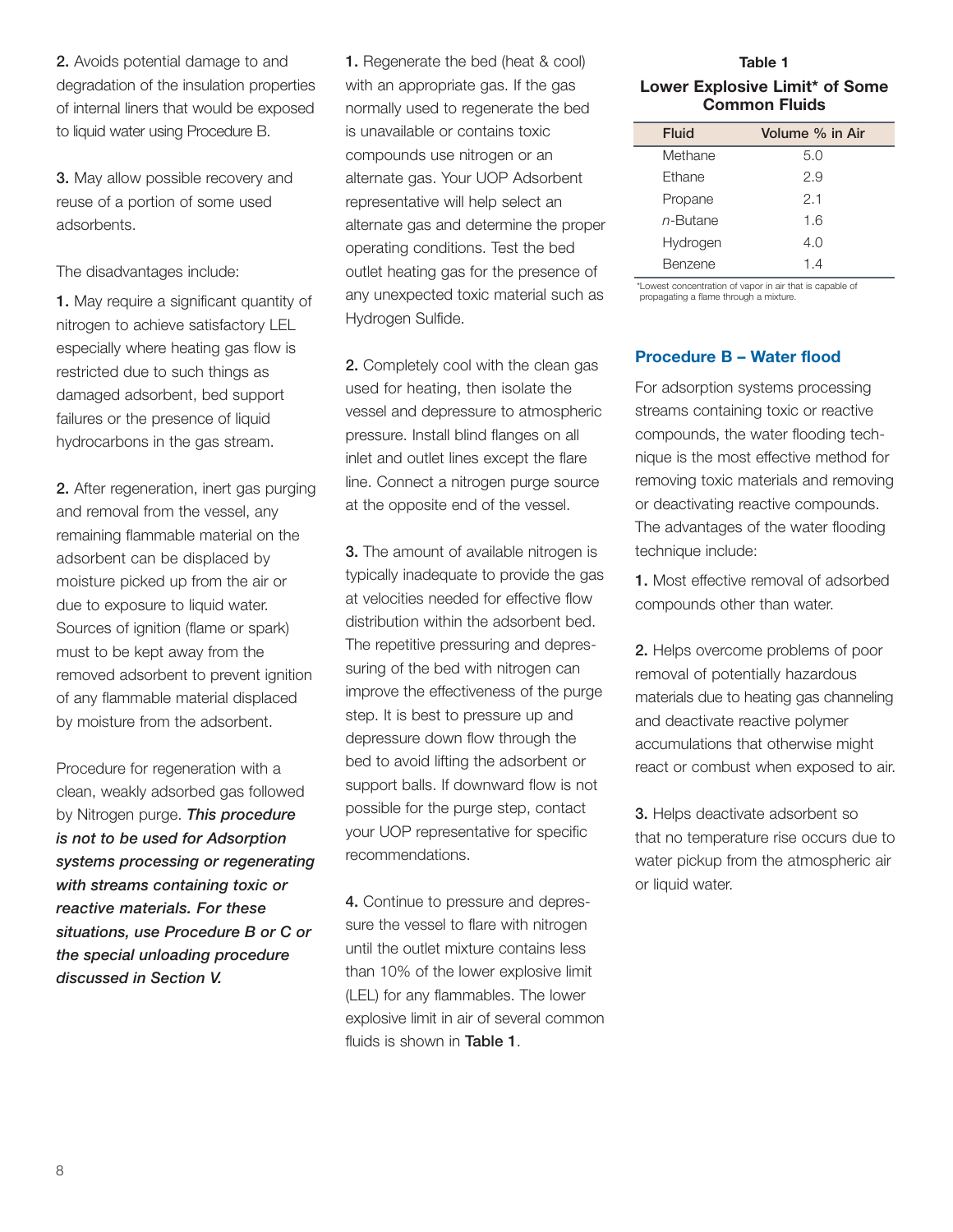Disadvantages include:

**1.** Requires an adequate source of safe and clean water that will not damage vessel internal surfaces.

**2.** Adsorbent will not be recoverable and will be more difficult to handle wet.

**3.** Internal liners may be damaged and are very difficult to dry out to recover insulation properties.

**4.** Used water needs to be disposed of in an environmentally acceptable manner.

#### **Procedure for regeneration followed by water flooding**

**1.** Regenerate the bed (heat & cool) with an appropriate gas. If the gas normally used to regenerate the bed is unavailable or contains toxic compounds at hazardous levels, use nitrogen or an alternate gas. Your UOP Adsorbent representative will help select an alternate gas and determine the proper operating conditions.

**2.** Completely cool with the clean gas, then isolate the vessel and depressure to atmospheric pressure. Install blind flanges on all inlet and outlet lines except the flare line at the top of the vessel. Attach a water line to the bottom of the vessel. Be sure that the water used is from a safe source and compatible with the vessels materials of construction.

**3.** As the vessel fills with water, displaced gases are vented to the flare. The temperature in the vessel due to adsorption will not exceed the boiling point of water. To avoid overfilling the vessel and flooding the flare line, monitor the filling rate and the liquid level. This can be done with a properly calibrated differential pressure gauge. About 14.7 psi is equal to 34 feet of water. If a differential gauge is not available, calibrated gauges can be mounted at the top and bottom to determine the pressure differential.

**4.** After the vessel is completely filled, shut off the water source and the flare line and open a vent line to the atmosphere at the top of the vessel to break the vacuum during draining. Drain to an approved disposal location.

**5.** Pressurize the vessel with nitrogen and establish sufficient flow to allow gas monitoring to ensure the outlet is below 10% of the LEL and free of toxic material. If the outlet gas is above the required LEL or contains toxic materials, repeat the water flood procedure and outlet gas monitoring until satisfactory results are achieved.

#### **Procedure C – Steam purging**

Another procedure nearly as effective for removing toxic or reactive compounds is to use heating followed by a saturated steam purge. The advantages for steam purging are:

**1.** Next to water flood is the most effective for removal of toxic or reactive materials.

**2.** Deactivates the adsorbent so that no temperature rise occurs due to adsorption of water from atmospheric air.

**3.** When done properly (to avoid condensation), damage to the internal liner may be minimized and excessive time to dry out after dumping may not be required.

Disadvantages for steam purging are:

**1.** Requires a sufficient quantity of steam availability to achieve good flow distribution across the bed.

**2.** Requires a sufficient quantity of inert cooling gas.

**3.** May not effectively remove toxic or flammable materials where resistance to flow exists due to problems such as adsorbent agglomeration, damage or a bed support problem.

#### **Procedure for steam purging**

**1.** Heat the bed, but do not cool it to avoid steam condensation in the vessel. If the gas normally used to regenerate the bed is unavailable or contains toxic compounds at hazardous levels, use nitrogen or an alternate gas. Your UOP Adsorbent representative will help select an alternate gas and determine the proper operating conditions.

**2.** Isolate the vessel and depressure to atmospheric pressure. Install blind flanges on all inlet and outlet lines except the flare line at the bottom of the vessel. Connect the steam source to the top of the vessel.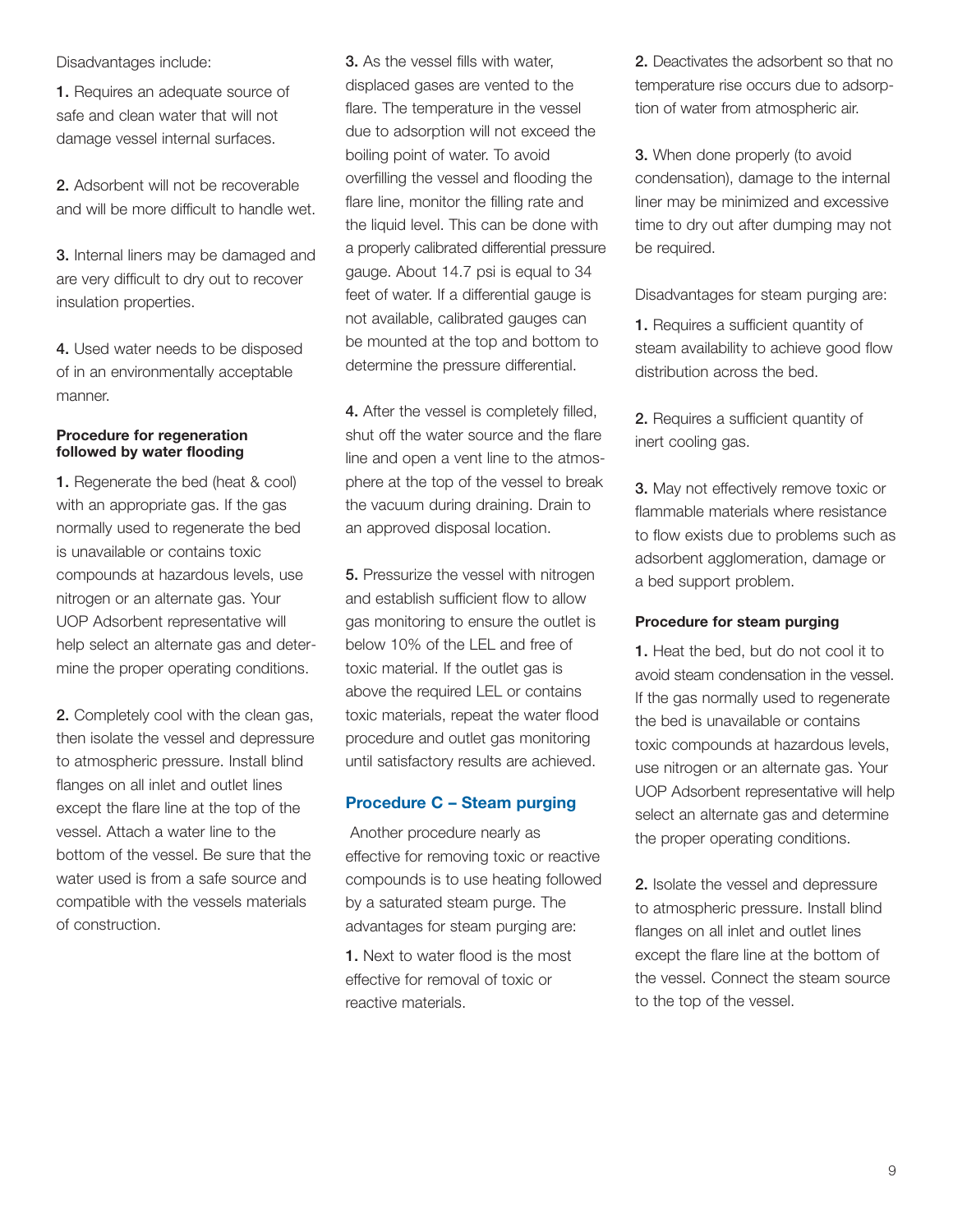**3.** Open the steam line at the top and the outlet to the flare at the bottom. Condensate will be drained from the flare line knockout drum. Maximize the steam flow within the pressure drop limits of the adsorber. The minimum theoretical amount of steam required is 20 pounds of water per 100 pounds of adsorbent.

**4.** To ensure that an adequate amount of steam has been provided, do a brief purge with nitrogen down flow and check the outlet to ensure the LEL is low enough and that toxic material is not present.

**5.** Once a satisfactory level is achieved, reconnect the steam and purge for at least 2 more hours. After the steam purge is completed cool the bed down flow to the flare with nitrogen to an outlet temperature below 120F.

*If you encounter any difficulties or have questions about using the above procedures, contact your UOP representative.*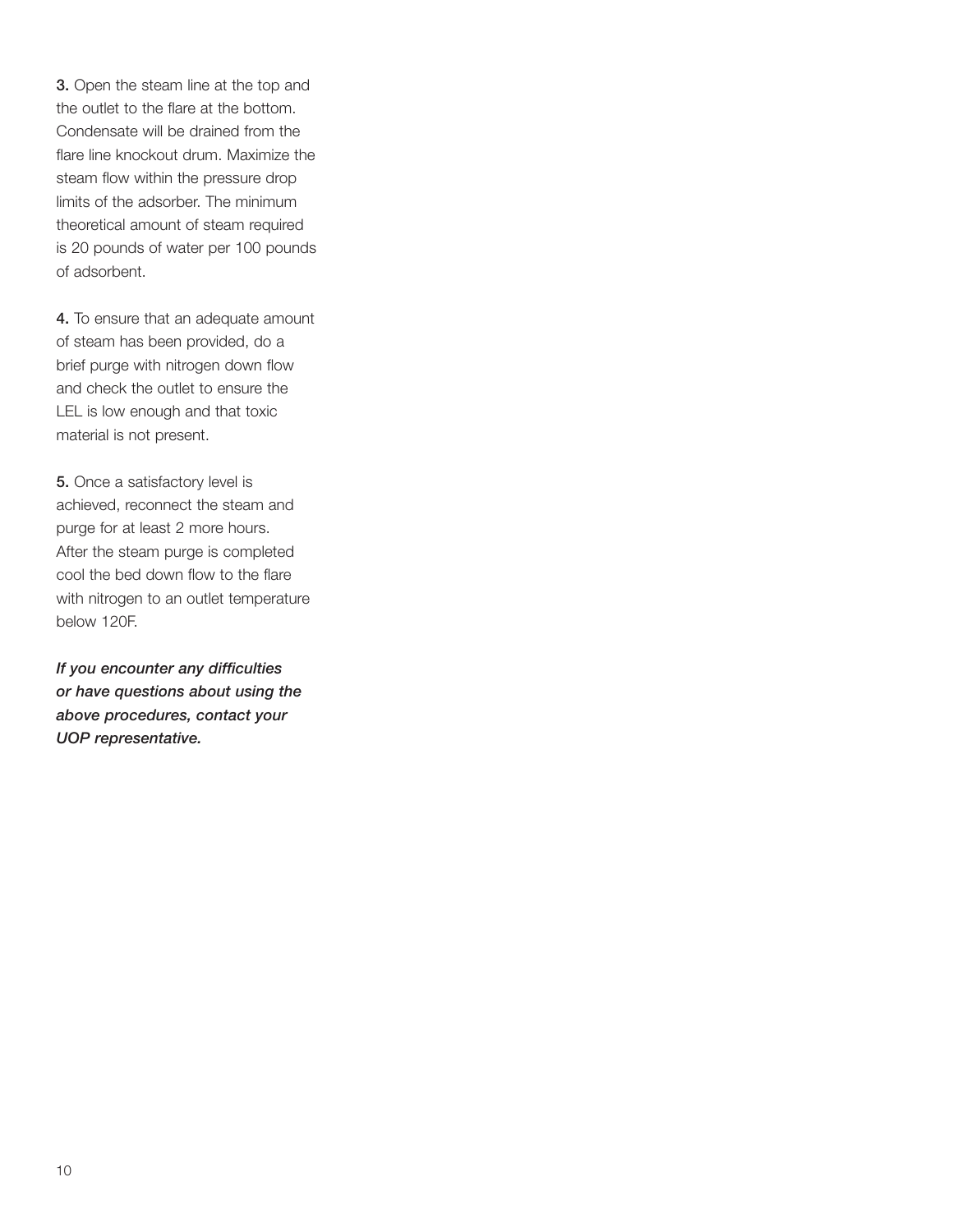# **SECTION V Unloading and handling of spent adsorbent**

Read and understand this section thoroughly before opening a used adsorbent system to the atmosphere



## **Preparation**

Ensure that one of the appropriate procedures was followed in Section IV. Always assume that some hazardous or toxic material might remain on the adsorbent in the vessel regardless of what preparation procedure was used. Unless you are a trained professional operating under inert atmosphere procedures, *do not* enter the vessel while used adsorbent remains inside. Hazardous materials may be released during unloading of spent adsorbent creating a toxic flammable or reactive environment.

Be prepared for these situations. Limit access and contact with spent adsorbent. Have fire-fighting equipment available, and test the area around the unloaded adsorbent for flammable, or suspected toxic materials to establish whether you have a safe environment. If monitoring or experience indicates the environment may contain toxic materials in excess of safe levels, use self contained breathing apparatus.

#### **Unloading**

Generally, a nitrogen purge is not used during removal of a typical adsorbent from a process vessel. *If nitrogen is used during dumping of a typical adsorbent, then personnel working near any open port on the vessel should wear self contained breathing apparatus to protect against possible asphyxiation from nitrogen.* Contact with the used adsorbent should be avoided. Workers unloading the used

adsorbent should wear long gloves, long sleeve shirts and pants or coveralls to protect against skin exposure, safety glasses, goggles or face shields to protect the eyes, and dust masks or respirators.

Normally there is a stainless steel screen on top of the adsorbent bed. Inert balls lie on top of the screen. To make unloading easier, secure the screen to the top of the vessel. This can be done without entering the vessel. Remove the loading port and secure the screen using a harpoon-type tool with a long handle.

Next open the dump port and allow the adsorbent to flow out. Once the adsorbent no longer flows out freely, remove the remaining portion using a rake, hoe, shovel or vacuum truck. Never enter the vessel to remove the remaining adsorbent.

If at any time during unloading, materials on the adsorbent start to burn or react (as indicated by a large heat release), stop unloading. Evacuate personnel from the area. Properly trained personnel with self contained breathing apparatus can then return to stop the reaction or put out the fire. To stop the reaction or put out the fire, use water from fire hoses to flood the adsorbent outside the vessel. Contact UOP for assistance.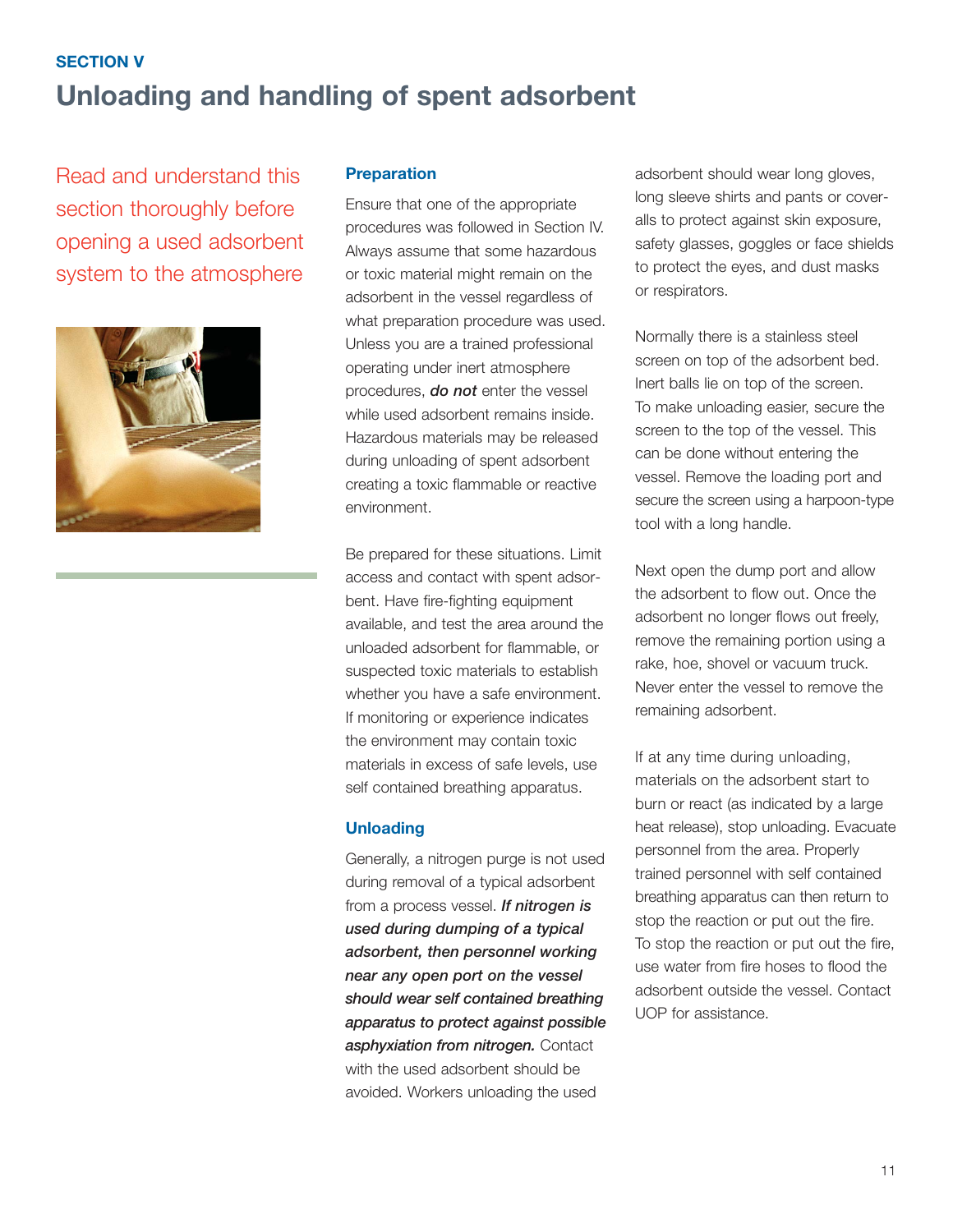*Note: Hazardous gases may be desorbed from spent material as a result of the heat release or fire, or as a result of spraying the adsorbent with water.*

## **Special unloading procedure using regeneration, nitrogen purge and shipping containers suitable for water flood**

If the stream processed by the adsorbent beds contains toxic materials such as hydrogen sulfide, but can not be water flooded or steam purged in the vessel, regeneration with a clean gas such as natural gas followed by the nitrogen purge technique previously discussed can be used, *but only with the following additional precautions.*

**1.** Special metal shipping containers supplied with tight fitting, removable covers with threaded taps on the top and on the side near the bottom need to be obtained. The top tap will be connected to a vent line suitable for elevated temperatures (250°F minimum) and chemically resistant that can be attached to the plant flare line. The bottom tap with screen will be connected to a safe and clean source of water with a tee for an instrument air line. This point will also be used to drain the water and supply an instrument air purge after draining the water.

**2.** All personnel involved in the removal and preparation of the adsorbent containers must be trained and outfitted with self contained breathing apparatus.

**3.** All beds that the spent adsorbent is removed from must be adequately regenerated with a clean gas prior to the nitrogen purge step.

*4.* Until all the removed spent adsorbent has been water saturated and purged outside the vessel as discussed below, personnel without self contained breathing apparatus must not be allowed in the area of the removed or stored spent adsorbent.

*5.* After completion of the regeneration and nitrogen purge steps described in Procedure A, removal of the spent adsorbent into the special shipping containers can begin. As the adsorbent leaves the vessel, numerous samples should be taken in 1 pint containers and quickly capped. Each container of adsorbent is then individually opened in a small glove box in a vented hood and filled with water while the glove box atmosphere is tested for the toxic compound of interest.

**6.** If detectable levels of toxic material are found using the test above, move the containers filled with spent adsorbent to a convenient location and connect the taps as follows. The top tap will be connected to a vent line suitable for elevated temperatures (250°F minimum) and chemically resistant that can be attached to the plant flare line. The bottom tap with screen will be connected to a safe and clean source of water with a tee for an instrument air line. This point will also be used to drain the water and supply an instrument air purge after draining the water.

*7.* The containers will then be filled with water at the bottom to desorb any toxic compounds into the flare line. The heat rise due to adsorption of water is limited to the boiling point of water or about 212°F by vaporization of the added water. Once the container is filled with water to the top of the container (also above the top of the adsorbent, but not filling the jumper line), the water should be shut off and the container and line to the flare should be purged with instrument air to remove any toxic compounds from the container top and jumper line to the flare.

*8.* Shut off and remove the flare jumper line and drain the water to an appropriate location. Remove the water addition line and purge line and replace the plugs in the top and bottom taps and prepare for shipping. Repeat the same procedure for the rest of the containers.

*9.* If no toxic compounds are found in the tests during removal from the vessel, the container of removed adsorbent can be filled with water without a vent to flare by personnel wearing self contained breathing apparatus to ensure no toxic material remains on the adsorbent. Also, ensure that no source of ignition is present in the area so that any displaced hydrocarbons will not be ignited.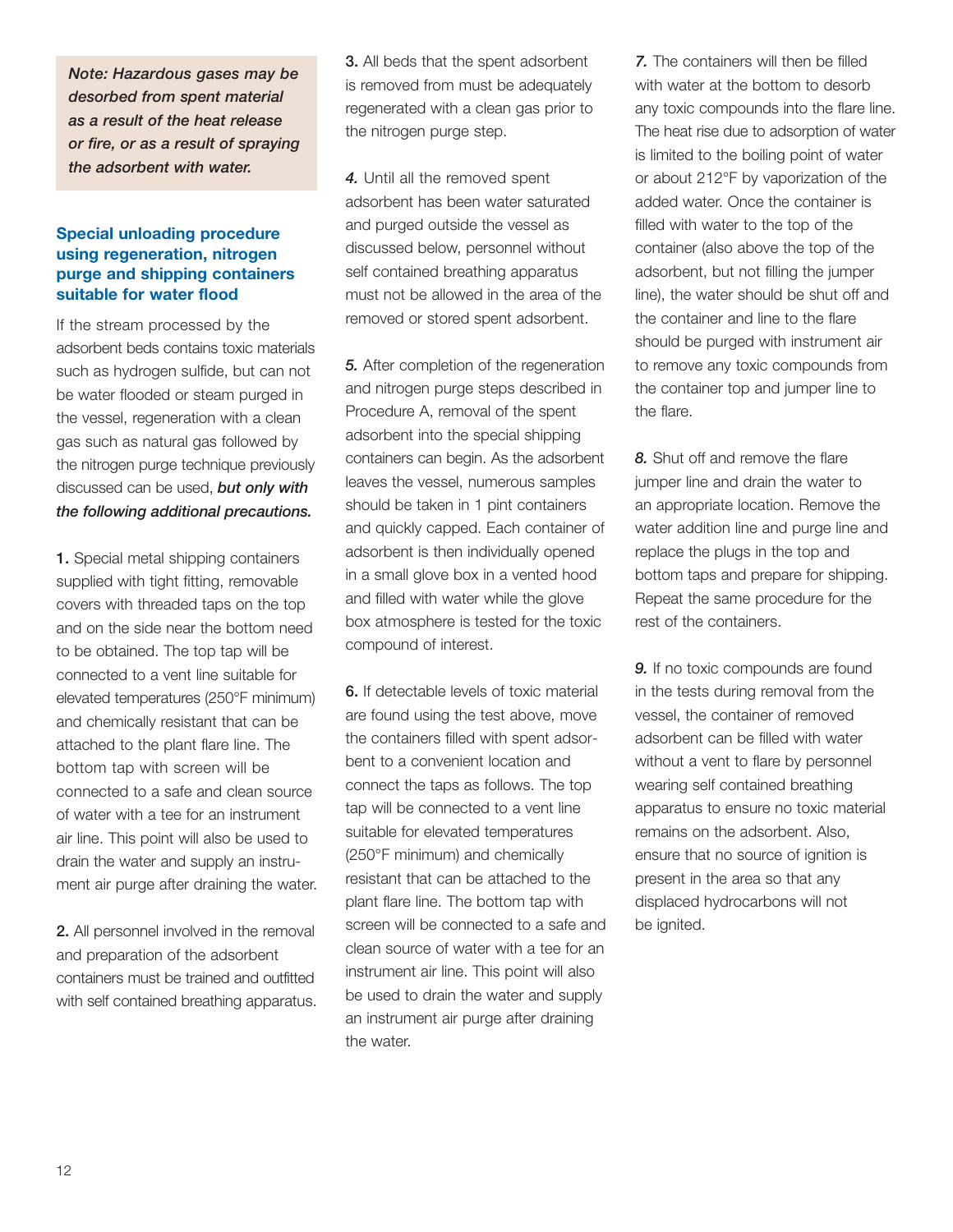Once all the adsorbent has been removed from the vessel, prepare the atmosphere in the vessel for safe entry. Remove the nitrogen purge line (if used) and attach an air mover so that air is expelled out of the bottom of the vessel below the bed support. Check the outlet air and air in the vessel for the presence of any toxic or flammable gases. Leave the air mover on at all times during vessel entry. Once the exiting air and air in the vessel is confirmed to be safe to breathe, workers may enter the vessel following the confined space work practices as outlined in section VII to inspect the bed support. *However, if the adsorbent has been to exposed to toxic material and steamed, and the adsorbent is observed underneath the metal bed support or in the inert support material (typically balls) used to substitute for a metal bed support, self contained breathing apparatus should be worn to remove the remaining adsorbent and inert balls.* When the adsorbent is disturbed during removal, toxic vapors could be released where poor flow existed during steaming. Extra care should be shown with internally insulated vessels. Hydrocarbon and toxic vapors may be slow to outgas from the internal insulation. Never use a plant air supply to purge the vessel since the supply could become contaminated or be hooked up to another source by mistake.

#### **Disposal**

Either dispose of spent adsorbent immediately or store it in a manner that will not impact the environment until disposal can be arranged. It is recommended that spent adsorbent be stored in containers such as drums or portable luggers. If containers are not feasible, spent adsorbent should be stored on an impermeable surface such as concrete, asphalt or plastic sheeting that is heat and chemical resistant. It is recommended that spent adsorbent be protected from rainfall to prevent the possibility of generating contaminated storm water runoff. If water flooding has been used during unloading operations, additional spill prevention and controls such as temporary dikes may be needed to contain free liquid that may be generated when the spent adsorbent is unloaded.

In its fresh unused state, adsorbent is considered non-hazardous for purposes of disposal. However the adsorbed material on the spent adsorbent may change the classification for purposes of disposal. Refer to national, state and local regulations to determine proper disposal of spent adsorbent. For any questions concerning disposal of used adsorbent, contact your local UOP representative.

In summary, adsorbent can be handled and operated safely if proper safety precautions are followed. If in doubt about the safety of your adsorption system, please contact your local UOP representative.

# **Key points**

**1.** Prepare adsorbent per one of the recommended procedures.

- **2.** Limit access to the area.
- **3.** Unload from outside the vessel.

**4.** Should reaction occur in the adsorbent during unloading, stop unloading immediately.

**5.** Dispose of adsorbent immediately or store safely until such time as it is possible.

**IN CASE OF A MEDICAL OR FIRE EMERGENCY RELATED TO UOP ADSORBENTS, CALL +1-847-391-2123**